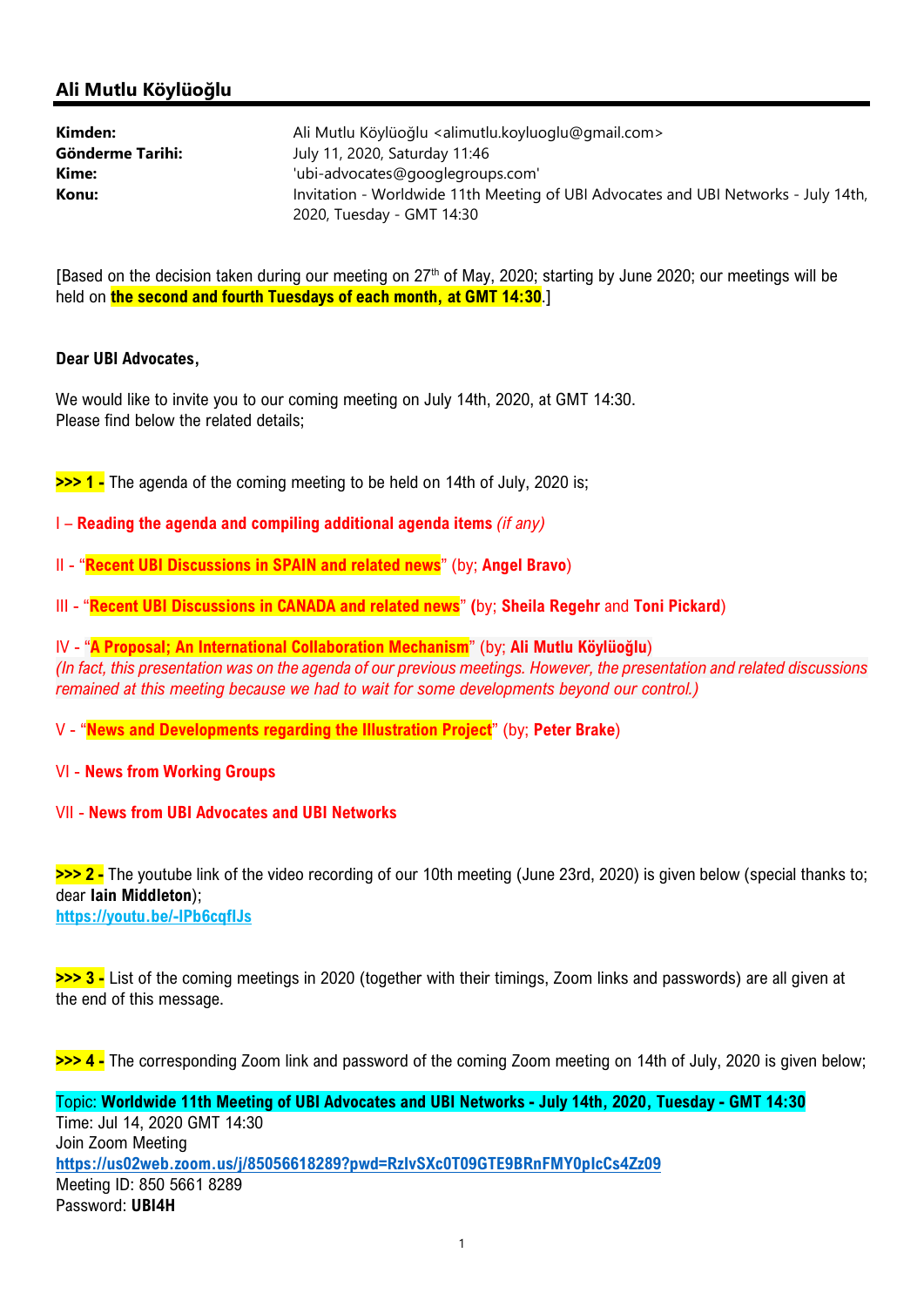>>> 5 - IMPORTANT: The timing of our Zoom meetings are all announced as GMT (Greenwich Mean Time), not BST (British Summer Time).

>>> 6 - As agreed during the first meeting; all the meetings are being RECORDED and shared through youtube, especially for other UBI Advocates, who were not able to participate.

Looking forward to see you and hear your contributions, Best wishes and regards,

Ali Mutlu Köylüoğlu CITIZEN'S BASIC INCOME Research Development Culture and Dissemination Society alimutlu.koyluoglu@gmail.com +90-532-314 95 20

>>> List of the coming meetings in 2020 : (together with their timings, Zoom links and passwords)

Topic: Worldwide 11th Meeting of UBI Advocates and UBI Networks - July 14th, 2020, Tuesday - GMT 14:30 Time: Jul 14, 2020 GMT 14:30 Join Zoom Meeting https://us02web.zoom.us/j/85056618289?pwd=RzIvSXc0T09GTE9BRnFMY0pIcCs4Zz09 Meeting ID: 850 5661 8289 Password: UBI4H

Topic: Worldwide 12th Meeting of UBI Advocates and UBI Networks - July 28th, 2020, Tuesday - GMT 14:30 Time: Jul 28, 2020 GMT 14:30 Join Zoom Meeting https://us02web.zoom.us/j/85254124230?pwd=QVdoSnVJZGh2U1JjSXB6TU5ocW9IZz09 Meeting ID: 852 5412 4230 Password: UBI4H

Topic: Worldwide 13th Meeting of UBI Advocates and UBI Networks - August 11th, 2020, Tuesday - GMT 14:30 Time: Aug 11, 2020 GMT 14:30 Join Zoom Meeting https://us02web.zoom.us/j/84918960366?pwd=MWhvY0xyU2JHSElCcjhqMm9pbTl6UT09 Meeting ID: 849 1896 0366 Password: UBI4H

Topic: Worldwide 14th Meeting of UBI Advocates and UBI Networks - August 25th, 2020, Tuesday - GMT 14:30 Time: Aug 25, 2020 GMT 14:30 Join Zoom Meeting https://us02web.zoom.us/j/84681055357?pwd=QmxJN01UM2c0VGJGTWpEU3lQa2dvZz09 Meeting ID: 846 8105 5357 Password: UBI4H

Topic: Worldwide 15th Meeting of UBI Advocates and UBI Networks - September 8th, 2020, Tuesday - GMT 14:30 Time: Sep 8, 2020 GMT 14:30 Join Zoom Meeting https://us02web.zoom.us/j/85784609488?pwd=REtrS3lFRWxHVHBTY2RlRzlJSWdvdz09 Meeting ID: 857 8460 9488 Password: UBI4H